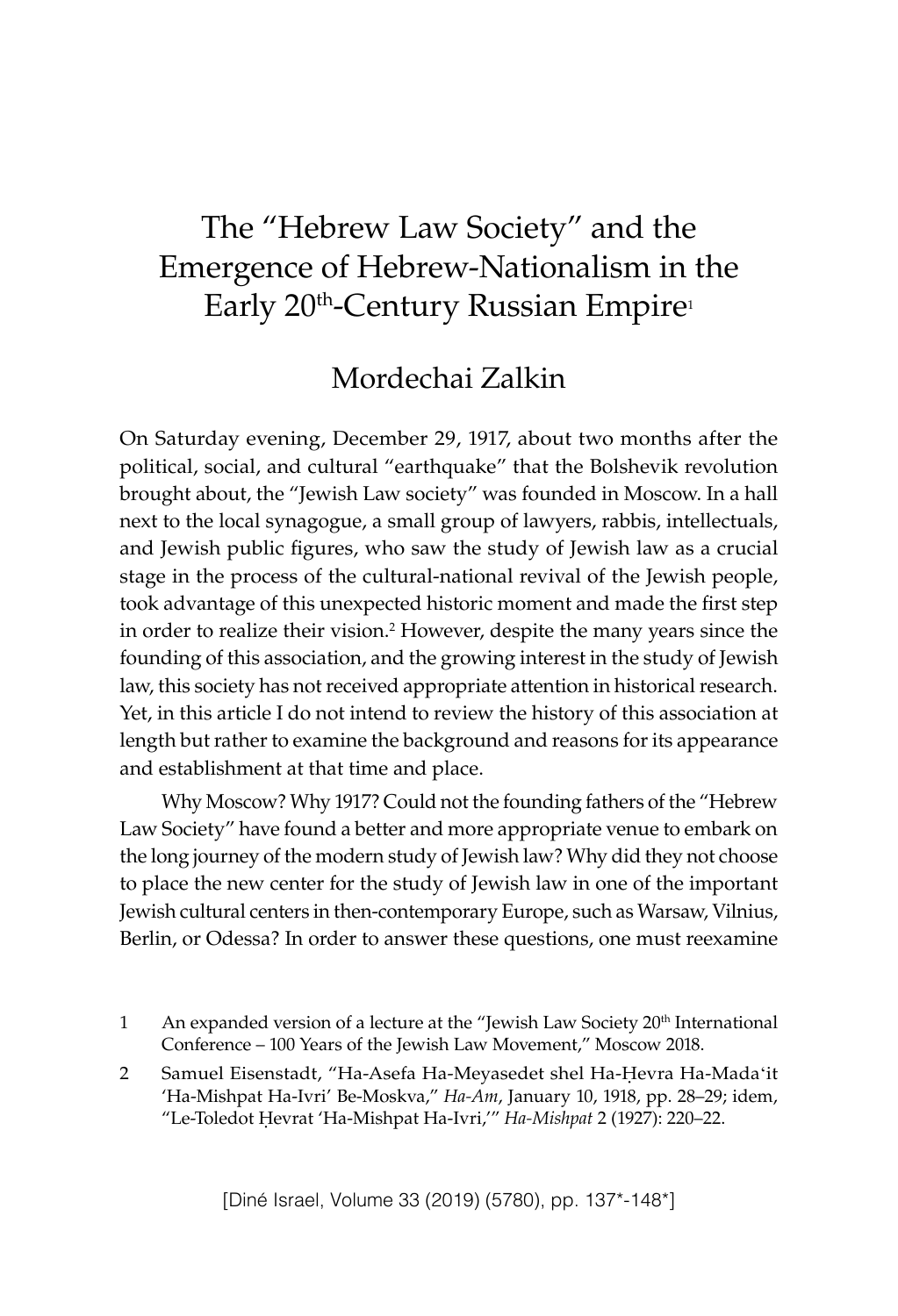the processes of cultural, social, and political change that Jewish society in the Russian Empire underwent during the nineteenth century.<sup>3</sup>

Alongside the great wave of Jewish emigration from Eastern Europe to the "New World," we witness, during the last decades of the nineteenth century, the emergence of new "Hebrew-nationalist" trends among various social and intellectual Jewish circles in the Russian Empire. These trends should be seen against the backdrop of the formation of a Jewish civil society,<sup>4</sup> the spread of national revival ideas among different local ethnic groups,5 and the subterranean Hebrew cultural currents, prevalent for almost a century in various circles, not necessarily religious, of the Jewish society in the Russian Empire.<sup>6</sup> However, contrary to the Zionist narrative, which viewed nationalism as the basis and an initial stage on the way to the establishment of a Jewish nation-state, whether through the ideology of "Practical Zionism," or through the other faction, known as "Spiritual Zionism," among wide circles of this society this concept was not necessarily linked to the idea of territorial independence in the form of a nation-state.<sup>7</sup> Due to the dominance of the Zionist narrative, this trend was marginalized in the collective historical memory, and therefore did not receive significant attention in the historiography of Russian Jewry.

The then-contemporary public debate on the proper solution to what was known as the "Jewish Question" was characterized by great diversity. Unlike those who were trying to preserve the traditional Jewish way of life and the religious culture that accompanied it, and those, like historian Mikhail Gershenzon,<sup>8</sup> who nurtured the idea of full cultural integration into

- 3 For a general discussion see Brian Horowitz, *Empire Jews: Jewish Nationalism and Acculturation in 19th- and Early 20th-Century Russia* (Bloomington: Indiana University Press, 2009).
- 4 Vladimir Levin, *From Revolution to War, Jewish Politics in Russia, 1907–1914* (Jerusalem: Zalman Shazar Center for Jewish History, 2016), 404–23 (Hebrew).
- 5 Miroslav Hroch, *Social Preconditions of National Revival in Europe* (Cambridge: Cambridge University Press, 1985).
- 6 See Abraham Levinson, *The Hebrew Movement in the Diaspora* (Warsaw: Brith Ivrith Olamith, 1935).
- 7 For a detailed discussion see Dmitry Shumsky, *Beyond the Nation-State: The Zionist Political Imagination from Pinsker to Ben-Gurion* (New Haven: Yale University Press, 2018).
- 8 Brian Horowitz, "Jewish Identity and Russian Culture: The Case of M. O. Gershenzon," *Nationalities Papers* 25 (1997): 699–713.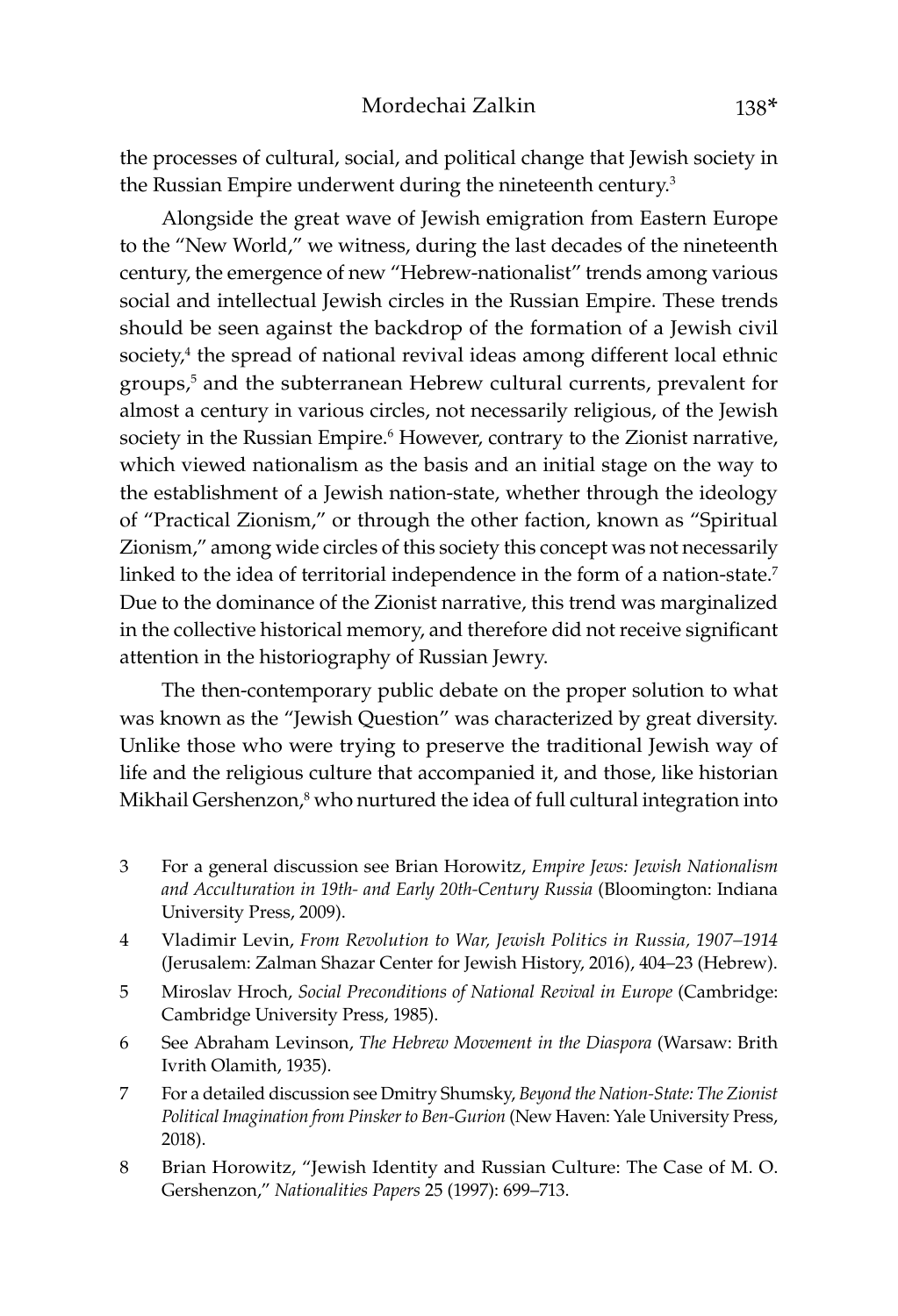the surrounding society, for many local Jews the sense of need for change and renewal, accumulated over a period of half a century, was manifested through a unique interpretation of the concept of nationalism. Nationalism, in these circles, was understood as a process of reshaping the cultural environment of the local Jewish society, without referring to the question of the geopolitical space in which the process of change will take place.<sup>9</sup> For some among them, the focus of the process of cultural change had to be in the linguistic arena, mainly by the revival of the Yiddish culture,<sup>10</sup> while, for others, it entailed placing "Hebrewness" at the center of the Jew's cultural arena. Among the latter were, for instance, Lazar Nisselovitch, a graduate of the Law Faculty of St. Petersburg University and a jury attorney of the St. Petersburg Court of Justice,<sup>11</sup> and Henrik Sliozberg, one of the most prominent Jewish lawyers in Russia, who argued that "I am a nationalist but I am not a Zionist. Nationalism is not necessarily limited to a territorial expression."12 In the local Jewish-Russian context, this trend was manifested, primarily, in the fields of Hebrew language,<sup>13</sup> Hebrew literature, and Jewish education. Thus, already in the first decade of the twentieth century, the association "Hovevei Sefat Ever" [lovers of the Hebrew language]<sup>14</sup> was officially established,<sup>15</sup> which a few years later was transformed into the Zionist orientated Hebrew "Tarbut" education network.<sup>16</sup> This cultural trend gained further momentum with the establishment of the Hebrew Law Society in late 1917, some of whose founders were also among the founders of the above-mentioned "Tarbut"

- 9 For a comprehensive discussion see Horowitz, *Empire Jews.*
- 10 See Emanuel S. Goldsmith, *Architects of Yiddishism at the Beginning of the Twentieth Century: A Study in Jewish Cultural History* (Rutherford, N.J.: Fairleigh Dickinson University Press, 1976).
- 11 On him see Levin, *From Revolution*; Judah Solodoha, "About the Language Issue in the Technion in Haifa," *Ha-Zfirah*, December 17, 1913.
- 12 *Darkenu* (Odessa: Hovevey Sefat Ever, 1917), 95 (Hebrew).
- 13 Israel Bartal, "From Traditional Bilingualism to National Monolingualism," in *Hebrew in Ashkenaz: A Language in Exile,* ed. Lewis Glinert (Oxford: Oxford University Press, 1993), 141–50.
- 14 Shmuel Eisenstadt, *Our Living Hebrew Language* (Tel Aviv: Tekuma, 1967), 99–101 (Hebrew).
- 15 See Va'ad Agudat Hovevey Sefat Ever, *Yedi'ot Ha-Va'ad* (St. Petersburg: Agudat Êovevey Sefat Ever, October 1908); n.a., *Takanot* (Warsaw: Starowolsky, 1909); Levinson, *Hebrew Movement*, 11.
- 16 Levinson, *Hebrew Movement,* 36.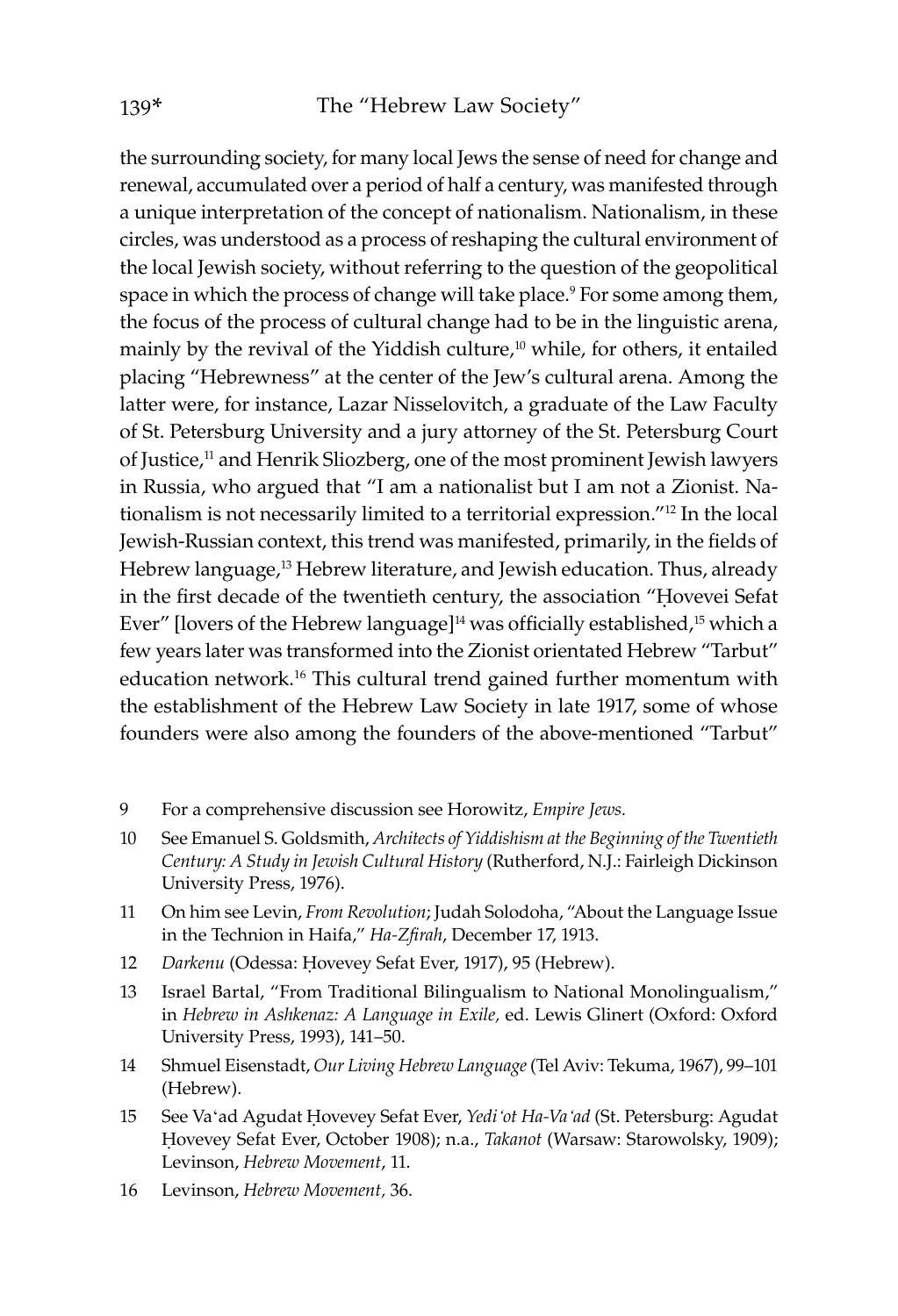education network. Thus, for instance, in his talk in the founding conference of "Tarbut" in Poland, convened in January 1922 in Warsaw, Dr. David Levin, the former general director of this organization in Moscow, placed the Hebrew language as the main constructive principle of modern Jewish education.<sup>17</sup>

What was the background of this phenomenon, in its various social, cultural, and political aspects? Who were the people behind this trend? Did they share a common cultural background? What was their connection to the local Jewish enlightenment circles and its ideology?18 Did they share a similar political, religious, and cultural worldview? Why did this phenomenon take place mainly in the empire's big cities, such as Odessa, Moscow, and St. Petersburg, and not in the major Jewish demographic centers located in the empire's Northwest regions? The answers to these questions may enable a better understanding of both the phenomenon of "New Hebrewness" in the Russian empire during this period, as well as the motives and the processes behind the establishment of the Hebrew Law Society.

Undoubtedly, the most striking expression of the above-mentioned cultural-national trend was, primarily, in the educational sphere. The roots of this trend in the Russian empire can be discerned already at the beginning of the nineteenth century with the appearance of the early modern Jewish schools.<sup>19</sup> However, while in the German and Galician regions this was a limited and short-lived phenomenon, in the Pale of Settlement on the other hand, and especially in the Jewish-Lithuanian cultural sphere, this modern school system expanded rapidly and became an inherent part of the local cultural and social Jewish life. Within a relatively short period, these schools were the most important expression of the cultural transformation and the processes of modernization undergone by various groups of the local Jewish society. The transition from the "Heder," or from the private home schooling, to modern school, was, of course, not just an organizational move but also a significant expression of the cultural transformation undergone by the **parents** of the young students. In addition to the desire to shape their children's cultural

- 17 David Levin, "On the Scope and Form of Organization of 'Tarbut'," *Tarbut* 1 (1922): 116–25.
- 18 On this see Mordechai Zalkin, *A New Dawn, the Jewish Enlightenment in the Russian Empire – Social Aspects* (Jerusalem: Magnes Press, 2000) (Hebrew).
- 19 Eliyana Adler, *In Her Hands: The Education of Jewish Girls in Tsarist Russia* (Detroit: Wayne State University Press, 2011); Mordechai Zalkin, *Modernizing Jewish Education in Nineteenth Century Eastern Europe* (Leiden: Brill, 2016).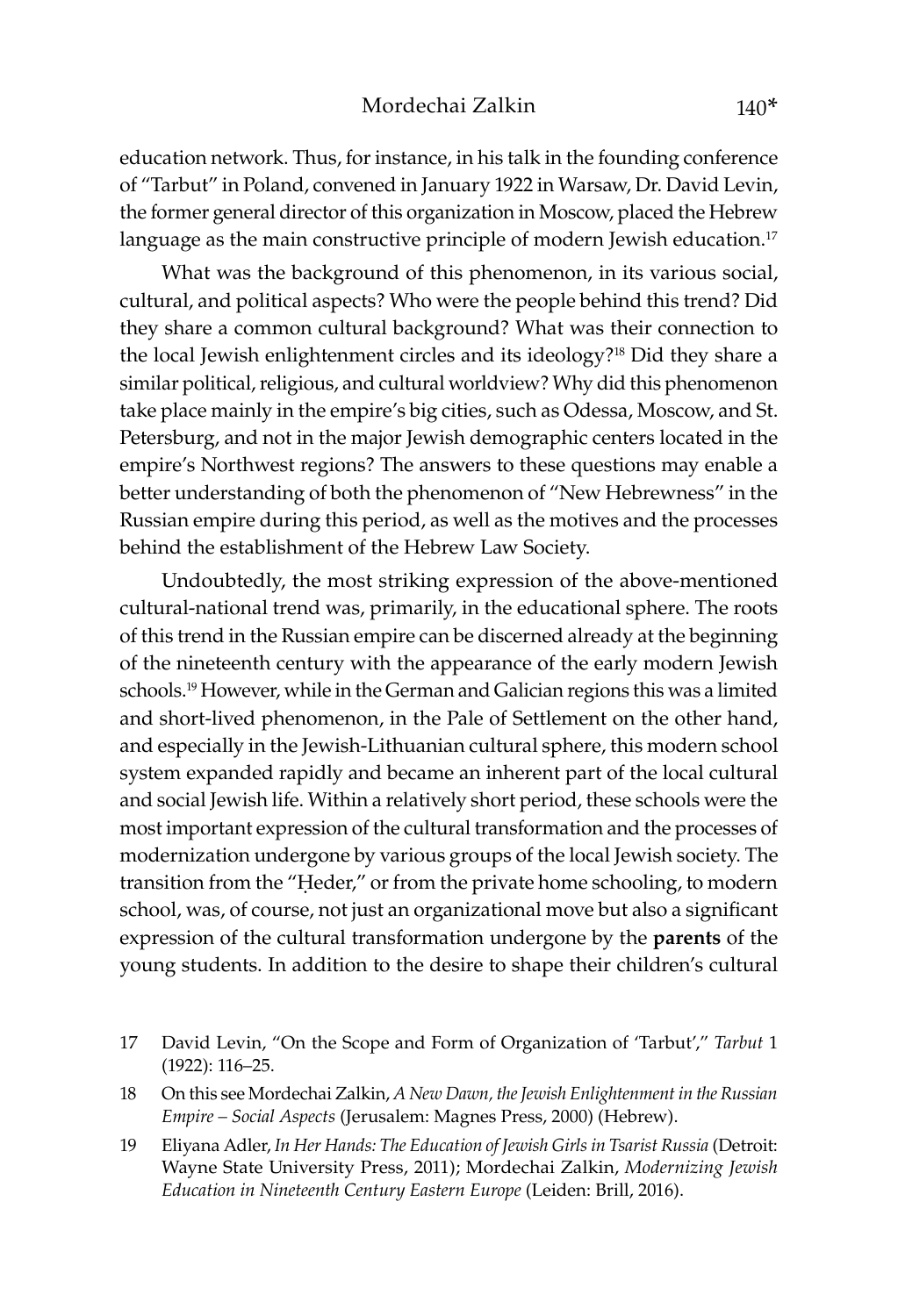world in light of the principles of European Enlightenment, this step was also a sort of public declaration of the cultural worldview of the entire family. These thousands of parents, who have adopted this new cultural worldview, have actually created a new socio-cultural environment that constantly fed itself, and served as the basis for the expansion of the modern Jewish school system. As we have learned from studies of this phenomenon, by the end of the nineteenth century thousands of Jewish students attended these schools, along with an increasing number of Jewish students who attended public schools, gymnasiums, $20$  and universities. $21$ 

However, although many of these educational systems defined themselves, explicitly or implicitly, as nationalist, it was a type of nationalism that was not directed at a nation-state. The prevailing perception among these circles did not negate the idea of emigration, either to Palestine or to other destinations, but did not attribute any ideological significance to it. This attitude was expressed, for example, in the collection "*Darkenu*" [Our Way], published in Odessa in 1917, devoted entirely to the question of the essence of national Jewish education. In his article "National Education," published in this collection, philanthropist Hillel Zlatopolsky (1868–1932)<sup>22</sup> argued that national education means "an education that fits the requirements of pedagogy... education beneficial to the entire nation. The goal of national education is to contribute to the continued existence and prosperity of the Jewish people."23 What is absent from this educational conception is, of course, the Zionist-oriented national component. In other words, despite his deep involvement in the Zionist project, Zlatopolsky, like many members of his circle, interpreted the concept of nationalism more broadly than was common among the circles of what was known as "Practical Zionism." The effects of this educational system went far beyond the immediate educational field. Many of its graduates became prominent activists in different public Jewish organizations in the Russian Empire, such as "The Society for the

- 20 Alex Valdman, "The Making of Jewish-Russian Intelligentsia: Jewish Pupils and Students in the Late Nineteenth-Century Russian Empire" (Ph.D. diss., Ben-Gurion University, 2017) (Hebrew).
- 21 Benjamin Nathans, *Beyond the Pale: The Jewish Encounter with Late Imperial Russia* (Berkeley: University of California Press, 2002).
- 22 On him see Moshe Glickson, *Kitvey M. Glickson* (Tel-Aviv: Devir, 1940), 231–37; David Smilanski, *Im Bnei Dori* (Tel Aviv: Yedidim, 1942), 175–78.
- 23 *Darkenu*, Odessa 1917.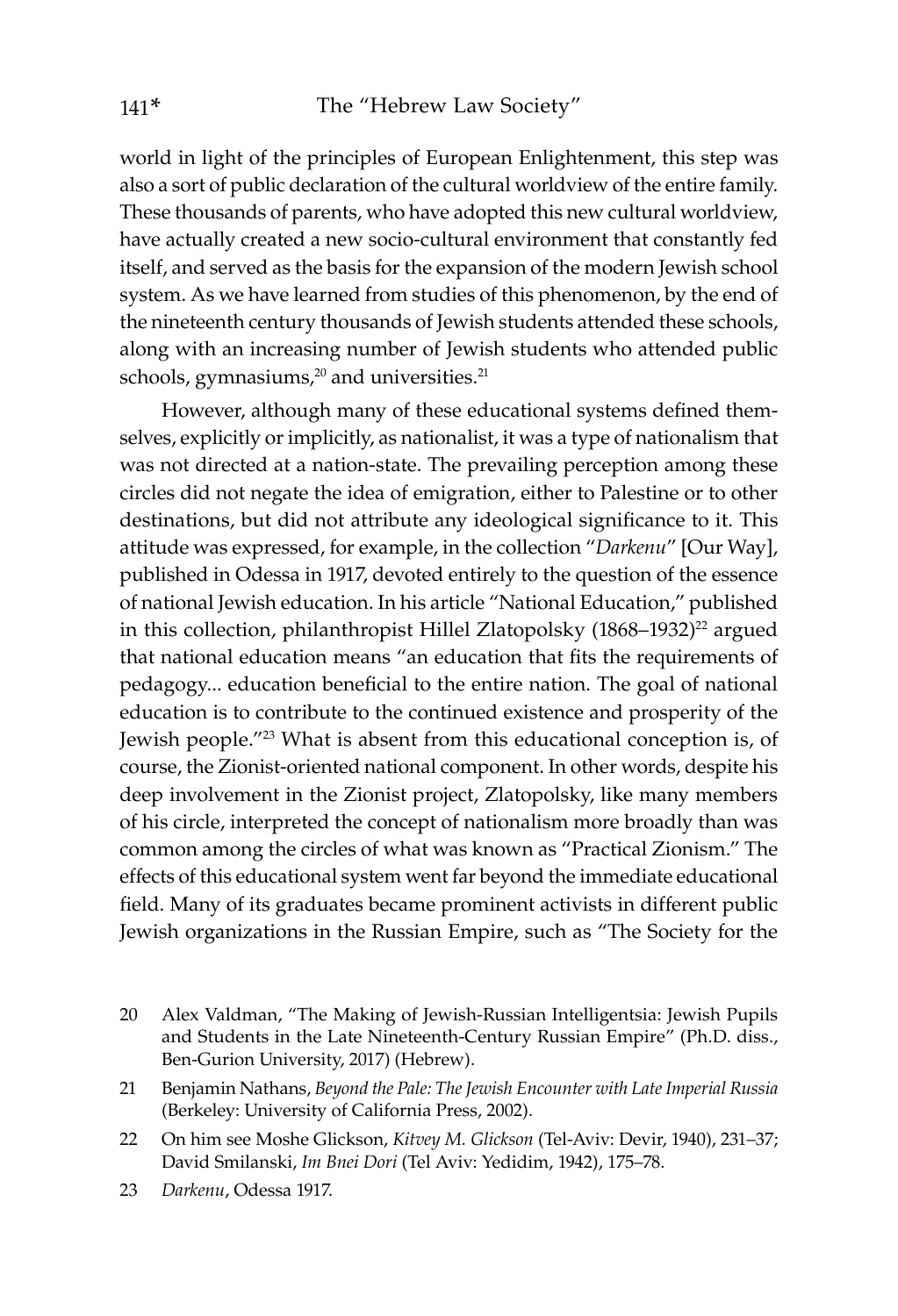Dissemination of the Enlightenment in Russia,"<sup>24</sup> "Hevrat Mekize Nirdamim,"<sup>25</sup> ORT,<sup>26</sup> OZE,<sup>27</sup> and others.

This trend was also developed against the emergence of the so-called "new Hebrew culture." This phenomenon was manifested already in the first half of the nineteenth century by the emergence of a huge volume of Hebrew literature and poetry, such as the writings of Abraham Mapu, Adam Hakohen, Micha Yosef Levenson, Yehuda Leib Gordon, and others.<sup>28</sup> Another important and significant aspect of this new phenomenon was the Hebrew press, which was first published in Eastern Europe in the late 1850s. Due to its large circulation, the frequency and continuity of its appearance, and no less because it was intended for a wide readership, for which it also served as a new platform for (almost) uncensored public discourse, this press's contribution to shaping the consciousness of "Hebrewness" was much more significant than that of modern Hebrew literature.<sup>29</sup> The main purpose of these Hebrew newspapers and journal was, as defined by Shaul Pinhas Rabinovitch, "To unite all parts of the nation for the purpose of renewing the spirit of the nation itself, to find our salvation – within us."30 In other words, to create a non-ideological and non-partisan unified Hebrew cultural infrastructure, which will serve Jewish society as a whole. However, contrary to the common Zionist historical narrative, the process of reshaping the Jewish cultural space was conditioned not by the popularity and the wide circulation of Hebrew literature and poetry but primarily by the modern Jewish education system that, by its very existence, created the potential

- 24 Brian Horwitz, *Jewish Philanthropy and Enlightenment in Late Tsarist Russia* (Seattle: University of Washington Press, 2008).
- 25 On this society, see Shulamit Elizur, ed., *From Oblivion to the Bookshelf, the 150th Anniversary of Mekize Nirdamim* (Jerusalem: Magnes, 2013) (Hebrew).
- 26 Leon Shapiro, *The History of ORT: A Jewish Movement for Social Change* (New York: Schocken Books, 1980), 53–70.
- 27 Mikhail Beĭzer, "'Que le Juif courbé redresse l'échine': la naissance de l'OZE en Russie 1912-1917," in *L'oeuvre de secours aux enfants et les populations juives au XXe siècle,* ed. Laura Hobson Faure et al. (Paris: Armand Colin, 2014), 24–45.
- 28 See Israel Bartal, "Heritage and Rebellion: Hebrew Literature in the Russian Empire," in *History of the Jews in Russia,* ed. Ilia Lurie (Jerusalem: Zalman Shazar Center for Jewish History, 2012), 2: 305–32 (Hebrew).
- 29 Gideon Kouts, *The Hebrew and Jewish Press in Europe* (Saint-Denis: Suger Press, 2006).
- 30 Shaul Pinhas Rabinovitch, "Petach Davar," *Kneset Yisrael* 1 (1886): xv.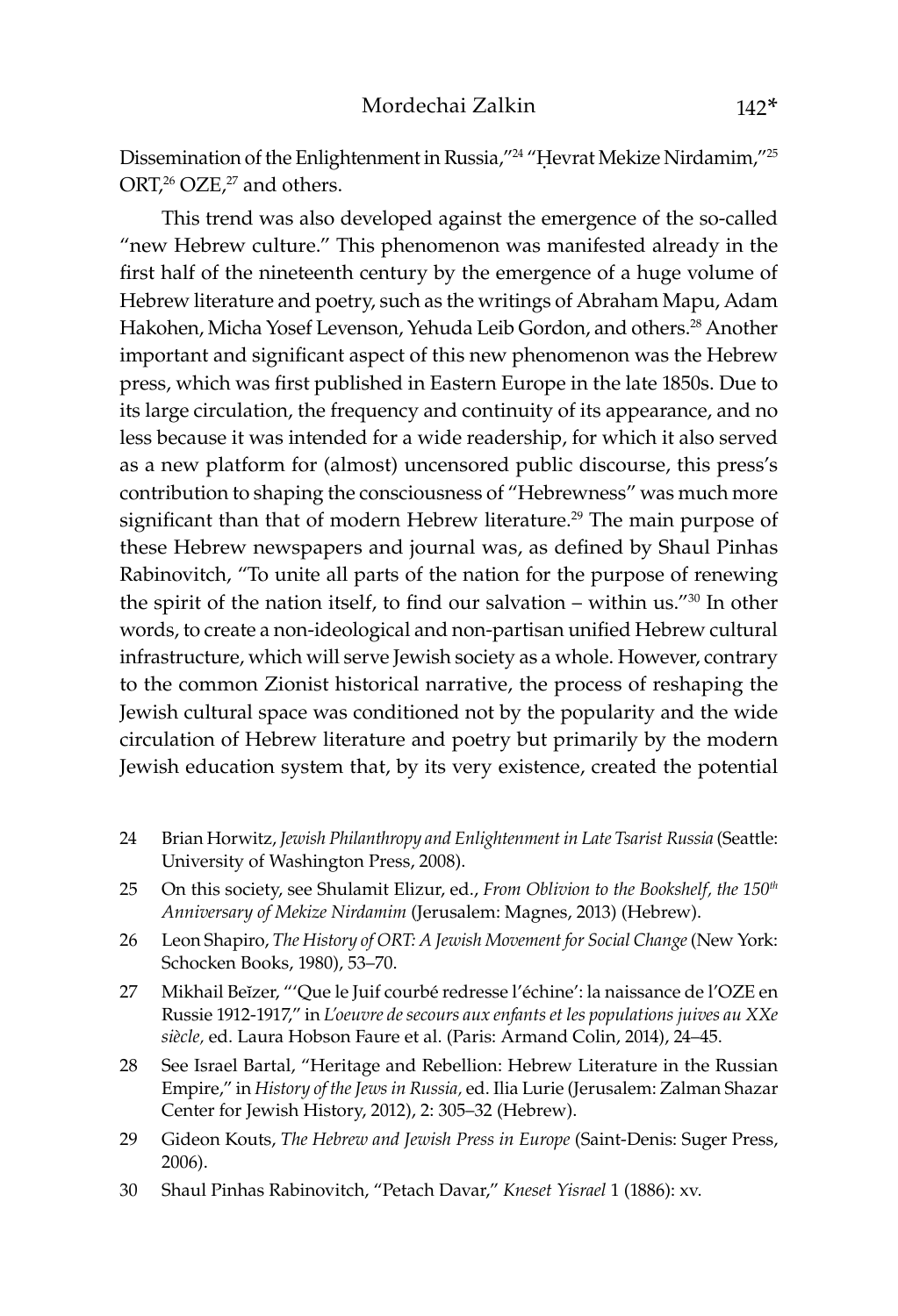readership both in term of expanding its students' cultural horizons as well as by providing them with the necessary linguistic skills.<sup>31</sup> Since the cultural horizons and the linguistic skills of the vast majority of the graduates of the Heder were very limited, to say the least,<sup>32</sup> without this modern educational system the potential audience of these presses, literature, and poetry was narrow and limited, and their authors would remain, in a sense, as "a voice in the desert." In a broader perspective, the combination of these two systems, the educational and the cultural, has fundamentally transformed the social and cultural structure of contemporary Jewish society. In this process, a society that was divided between a small elitist intellectual group with free access to the treasures of Jewish culture, and the masses which were denied almost any possible access to these treasures, was transformed into a society that provided its young members, regardless of class or gender distinction, the basic tools and skills to enjoy these spiritual and cultural treasures, as well as to use them in order to promote their professional career and social status.<sup>33</sup> This tectonic change, which rightly resembles Martin Luther's mid-sixteenth century religious revolution, as well as his most famous slogan "Sola Scriptura" ["By the book"], was the main cause of the expanding split in contemporary Jewish society between conservatives and modernists. This split, which was commonly attributed to the conflict between the traditionalists and the Reform movement's worldview, began, largely, here, in this educational system, and stemmed from the fear of the traditional rabbinical elite of losing its exclusive control over the norms, the values, and the lifestyle of contemporary Jewish society.<sup>34</sup>

The third source of this "Hebrewness" was, of course, the ideology of nationalism and its institutional expressions that were prevalent in Europe during this century, and in the present case, the "Hibbat Zion" and the Zionist movements. The popularity of these movements in the Jewish street should be largely attributed to those who placed this issue at the center of the Jewish

- 31 Iris Parush, *Reading Jewish Women: Marginality and Modernization in Nineteenth-Century Eastern European Jewish Society* (Waltham, MA: Brandeis University Press, 2004).
- 32 Zalkin, *Modernizing Jewish Education*, ch. 1.
- 33 Mordechai Zalkin, "Isaac Rumsh Between 'Educating the Periphery' and 'Peripheral Education'," in *Old World—New People: Jewish Communities in the Age of Modernization* (Beer Sheva: Ben-Gurion University of the Negev, 2005), 185–213 (Hebrew).
- 34 Zalkin, *Modernizing Jewish Education*, 72–77.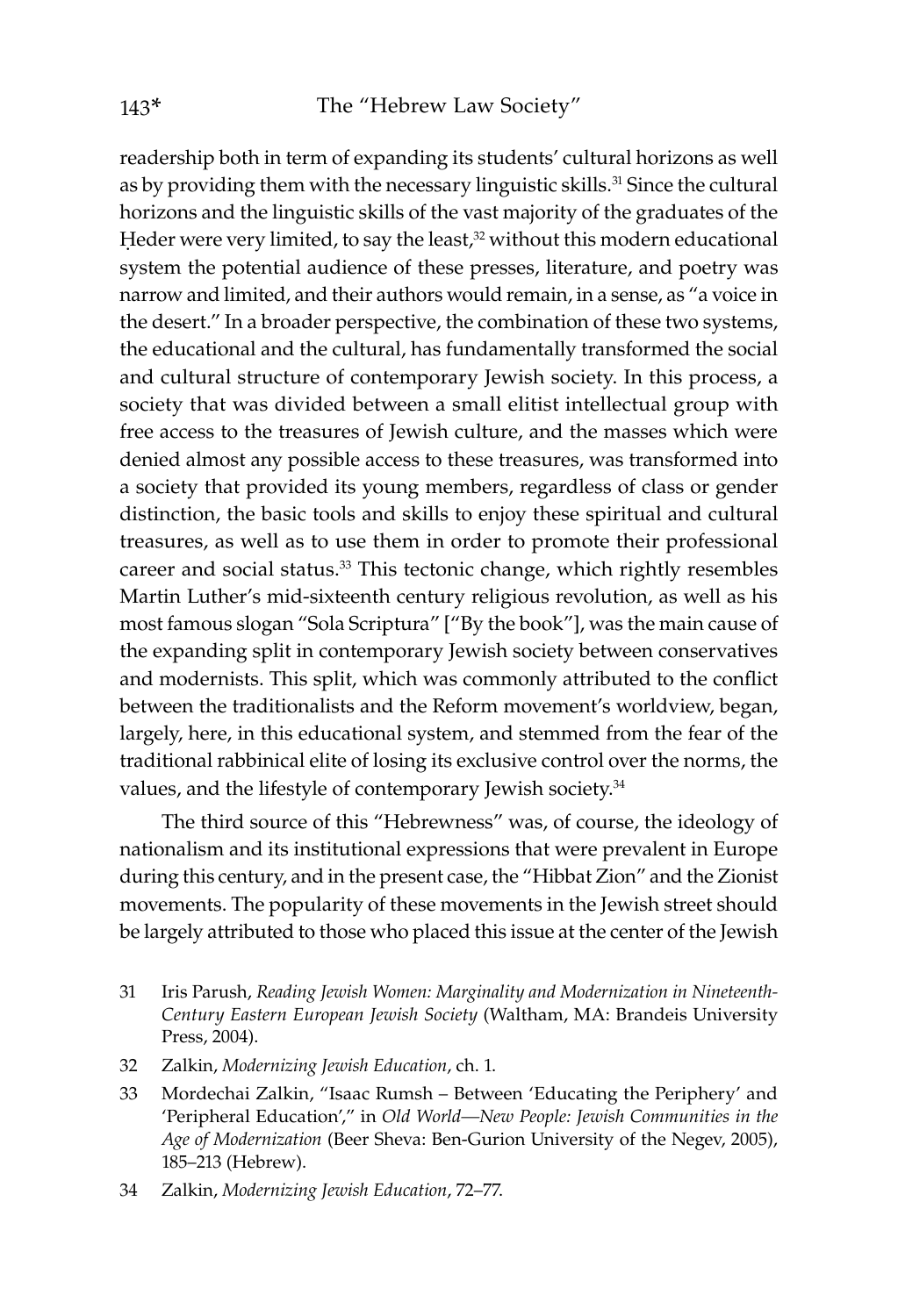public discourse, mainly through the above-mentioned Hebrew press. These newspapers served, from early 1860s, as the main platform of the Jewish public ideological discourse.35 One of the most prominent and significant figures that took part in this discourse was David Gordon, a journalist and the editor of the newspaper "Ha-Maggid," who for many years devoted extensive space in his newspaper to an exhaustive discussion on the "Jewish national question."36 Thus, by the end of the nineteenth century, we witness a process in which growing groups within the Jewish society in Europe, especially in the eastern part of the continent, adopted and internalized the concept of "Hebrewness." A Jewish family whose children attended a Jewish modern school; that in her home the best Modern Hebrew literature, as well as Hebrew newspapers such as "Hamelitz" or "Hazfira" could be found, and its members visited a Hebrew theatre,<sup>37</sup> was a common phenomenon.<sup>38</sup>

Following the above-mentioned process, more and more young Jews who were educated in the traditional Jewish education system, some of whom even studied for a few years in a Yeshiva, discovered the academic world, with all the cultural and social implications that accompanied it. Among this group, which can be considered as "the Russian Jewish Hebrew Intelligentsia," were, for example, intellectuals such as historian Simon Dubnow, journalist Judah Leib Kantor and linguist Israel Abraham Rabin,<sup>39</sup> as well as Rabbis Jacob Mazzeh and Chaim Tshernowitz.<sup>40</sup> This was also the background for the new phenomenon of Jewish jurists in this area. Indeed, as far as traditional Jewish society was concerned, the legal field was particularly sensitive, mainly because

- 35 David Tal, *J. L. Kantor*: *Pioneer of the Daily Hebrew Press* (Tel Aviv: Ha-Kibbutz Ha-Meuchad, 2011) (Hebrew).
- 36 Yosef Salmon, "David Gordon and 'Ha-Maggid': Changing Attitudes Toward Jewish Nationalism, 1860–1882," *Modern Judaism* 17 (1997): 109–24.
- 37 See Hillel Kazovsky, "Art, Music and Theatre in the National Culture of Russian Jewry," in *History of the Jews in Russia,* ed. Ilia Lurie (Jerusalem: Zalman Shazar Center for Jewish History, 2012), 2: 376–406.
- 38 Mordechai Zalkin, "Tradition, Enlightenment and Democracy in 19th century East European Jewish Society," in *In the Democratic Way: On the Historical Sources of the Israeli Democracy,* ed. Allon Gal et al. (Sedeh-Boker: Ben-Gurion Research Institute, 2012), 133–52.
- 39 On him see Ester Rabin, *Schattenbilder* (Givatayim: Massada, 1975) (Hebrew).
- 40 See Zeev Gries, "Zionism, Nationality and Religion in the Writings of 'Rav Tzair'," in *Jewish Thought and Jewish Belief,* ed. Daniel J. Lasker (Beer-Sheva: Ben-Gurion University Press, 2012), 191–247.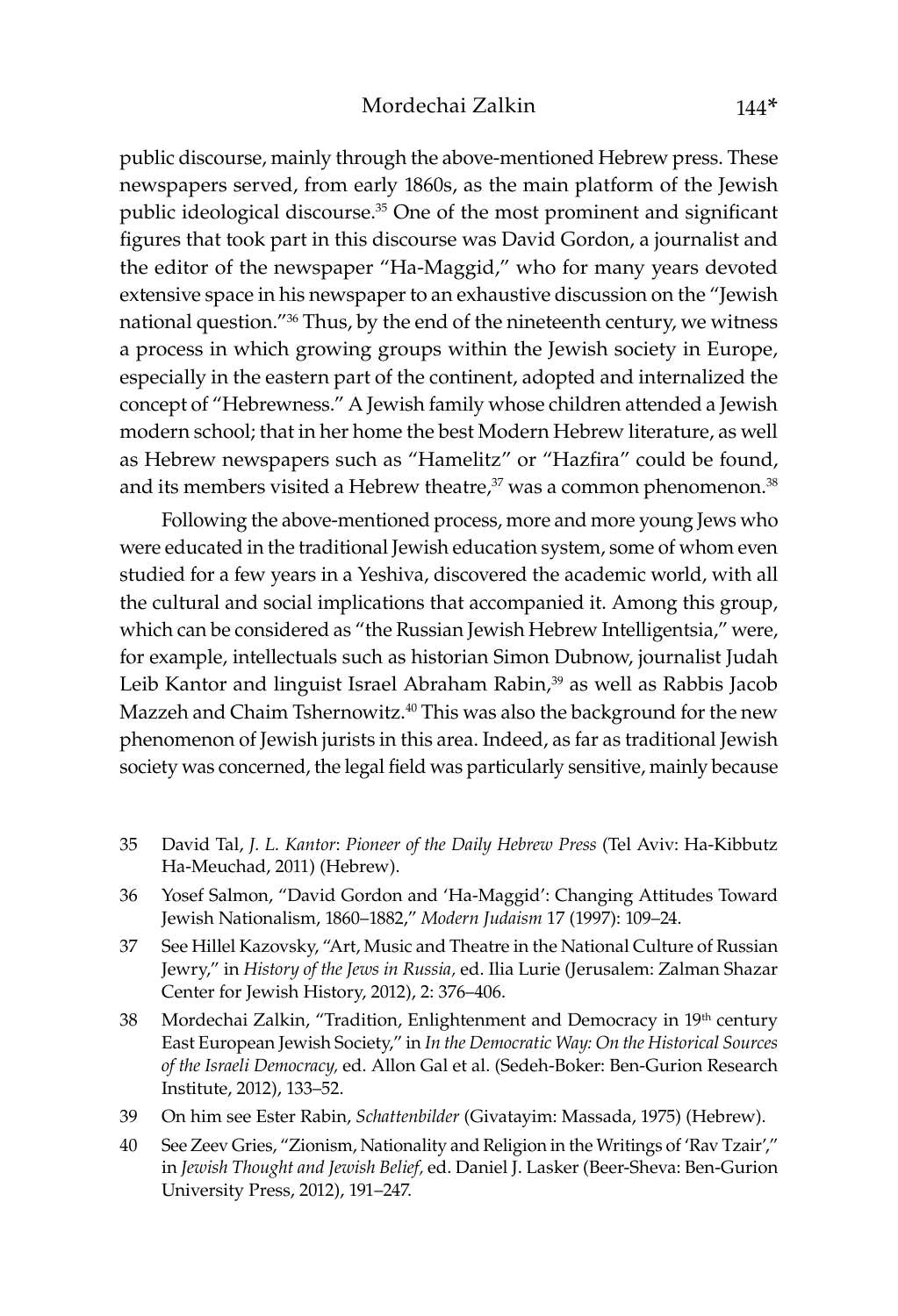of the traditional perception of the Halakha as the only legitimate legal canon, which also forms one of the most important demarcation lines between the Jewish society and the surrounding world. At the same time, the non-Jewish society, and in this case the Russian authorities, whose willingness to allow the young Jewish intelligentsia to integrate into the political, administrative and legal systems was extremely limited, to say the least, hardly allowed Jews to act within its judicial system, either as lawyers and obviously not as judges. Indeed, when we examine the process of integration of Jews into various fields of higher education in the Russian empire, it is most evident that the field of law was one of the last among them.<sup>41</sup> Although Jewish students were admitted to law faculties in Russian universities as early as the beginning of the nineteenth century, in practice they were prevented from practicing this profession in state courts until after the reforms initiated by Tsar Alexander II in early 1860s.<sup>42</sup> However, despite these obstacles, quite a few young talented Jews studied law in various local institutions with the intention of integrating into this field when possible. Among those who studied law at the universities of St. Petersburg, Moscow, Odessa and Kiev, were, for example, Oscar Gruzenberg,<sup>43</sup> Rabbi Jacob Mazzeh<sup>44</sup> and Arnold Margolin,<sup>45</sup> all known for their role in defending Mendel Beilis in the blood libel case that took place in Kiev in September 1913, as well as the famous lawyers, at least in the history of Russian Jewry, Maksim Vinaver<sup>46</sup> and Henrik Sliozberg.<sup>47</sup> Only by the last quarter of the nineteenth century, because of the easing of the restrictions

- 41 Nathans, *Beyond the Pale*, 208–9.
- 42 Ibid., 227. On the first Jewish lawyer in the Russian empire see Iuli Gessen, "Pervyi everi-iurist v Rossii: Simon Levin Vulf," *Perezhitoe* 2 (1910): 311–15. On Mikhail Margolis see Horowitz, *Empire Jews*, 154–80.
- 43 Яков Айзенштат, "Духовный облик Оскара Грузенберга", *Евреи в культуре русского зарубежья*, I (1992), cc. 485–500.
- 44 Marina Turkiniets, "Jakob Mazeh the Last Zionist Leader of Jewish Community in Moscow (1860–1924)" (master's thesis, Bar-Ilan University, 2002) (Hebrew).
- 45 Viktoria Khiterer, "Arnold Davidovich Margolin: Ukrainian-Jewish Jurist, Statesman And Diplomat," *Revolutionary Russia* 18 (2005): 145–67. A few years after the Beilis affair, Margolin was appointed a member of the supreme court of the Ukrainian People's Republic.
- 46 Виктор Ефимович Кельнер, "Люди черты : адвокат Мордыхай (Максим) Винавер", *Черта; к 100-летию отмены черты оседлости в Российской империи*, Москва 2017, cc. 245–46.
- 47 On him see Horowitz, *Empire Jews*, 139–52.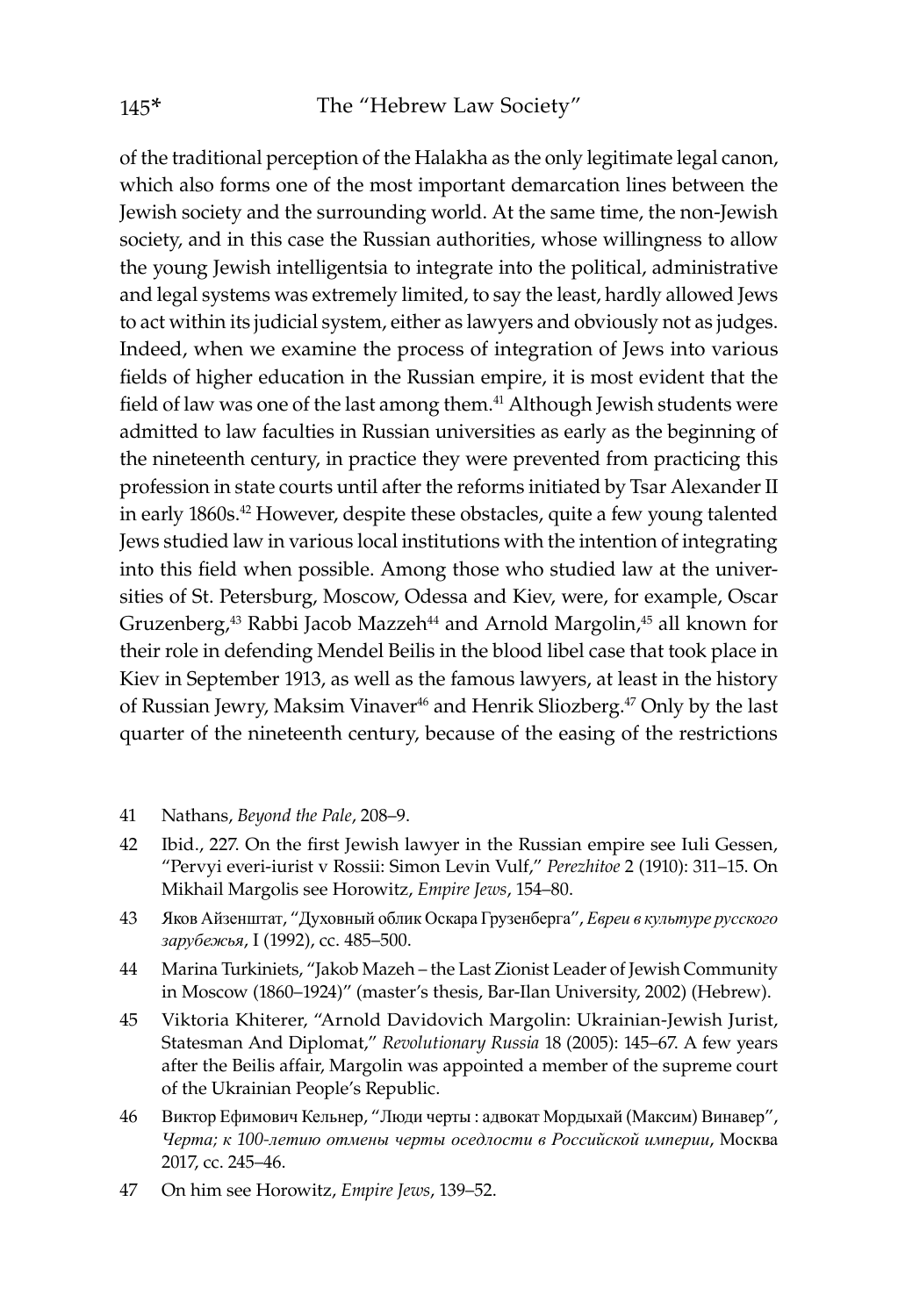on the integration of Jews into the legal system in the Russian Empire, the number of Jewish students in the local faculties of law increased significantly.<sup>48</sup>

However, many of those who applied for law studies at universities in the Russian Empire, as well as in other European universities, not only did **not** see themselves as part of the Zionist national project, but also showed little interest in Jewish law. They were members of the post-enlightenment Jewish society, while constituting the new "Russian Jewish intelligentsia," to use the term coined by Yehuda Slutsky.<sup>49</sup> These Jews, as Slutsky portrayed them, "spoke Russian, lived their social Jewish lives in this language, and tried to create a Russian Jewish literature and science."50 Their public discourse environment was not the Hebrew press, but the Russian-language Jewish press,<sup>51</sup> especially the journal Perezhitoe.<sup>52</sup> Thus, at a time when many Jewish doctors, scientists, writers, poets and businessmen were already integrated into the process that led from the narrow alleys of the Shtetl to new areas of Jewish culture and nationalism, whether in its political or its cultural form, the legal realm remained, to a large extent, out of the picture. Among the few who had an interest in the field of law, most of them directed this intellectual energy to the realm of the general law.

However, there were few who tried to divert their "ship of intellectual interest" to the course of a Jewish direction, or at least to attach to it a small lifeboat on which the heavy load of the Jewish law was loaded. Shmuel Eisenshtadt,<sup>53</sup> Judah Leib Asher Gulak,<sup>54</sup> Jacob Mazzeh,<sup>55</sup>

- 48 Nathans, *Beyond the Pale*, 342–66. One of the most prominent among them was Jacob Teitel. On him see Brian Horowitz, "A Portrait of a Russian-Jewish Shtadlan: Jacob Teitel's Social Solution," *Shofar* 18 (2000): 1–12.
- 49 Yehuda Slutsky, *The Russian-Jewish Press in the Nineteenth Century* (Jerusalem: Bialik Institute, 1970), 13–36 (Hebrew).
- 50 Ibid., 13.
- 51 Slutsky, *Russian-Jewish Press*; Alexander Orbach, *New Voices of Russian Jewry: A Study of the Russian-Jewish Press of Odessa in the Era of the Great Reforms, 1860–1871* (Leiden: Brill, 1980).
- 52 Alex Valdman, *Historical Almanach Perezhitoe* (master's thesis, Ben-Gurion University, 2010) (Hebrew).
- 53 Studied law at Bern University. On him see Tehilla Ofer, *Man of Vision and Action: The Life of Prof. Samuel Eisenstadt* (Herzliya: Milo, 1999) (Hebrew).
- 54 Studied law at Dorpat University. On him see Aryeh Zeev Fink, "Prof. Dr. Yehudah Leib Asher Gulak," *Yavneh* 3 (1942): 2–9.
- 55 Studied law at Moscow University.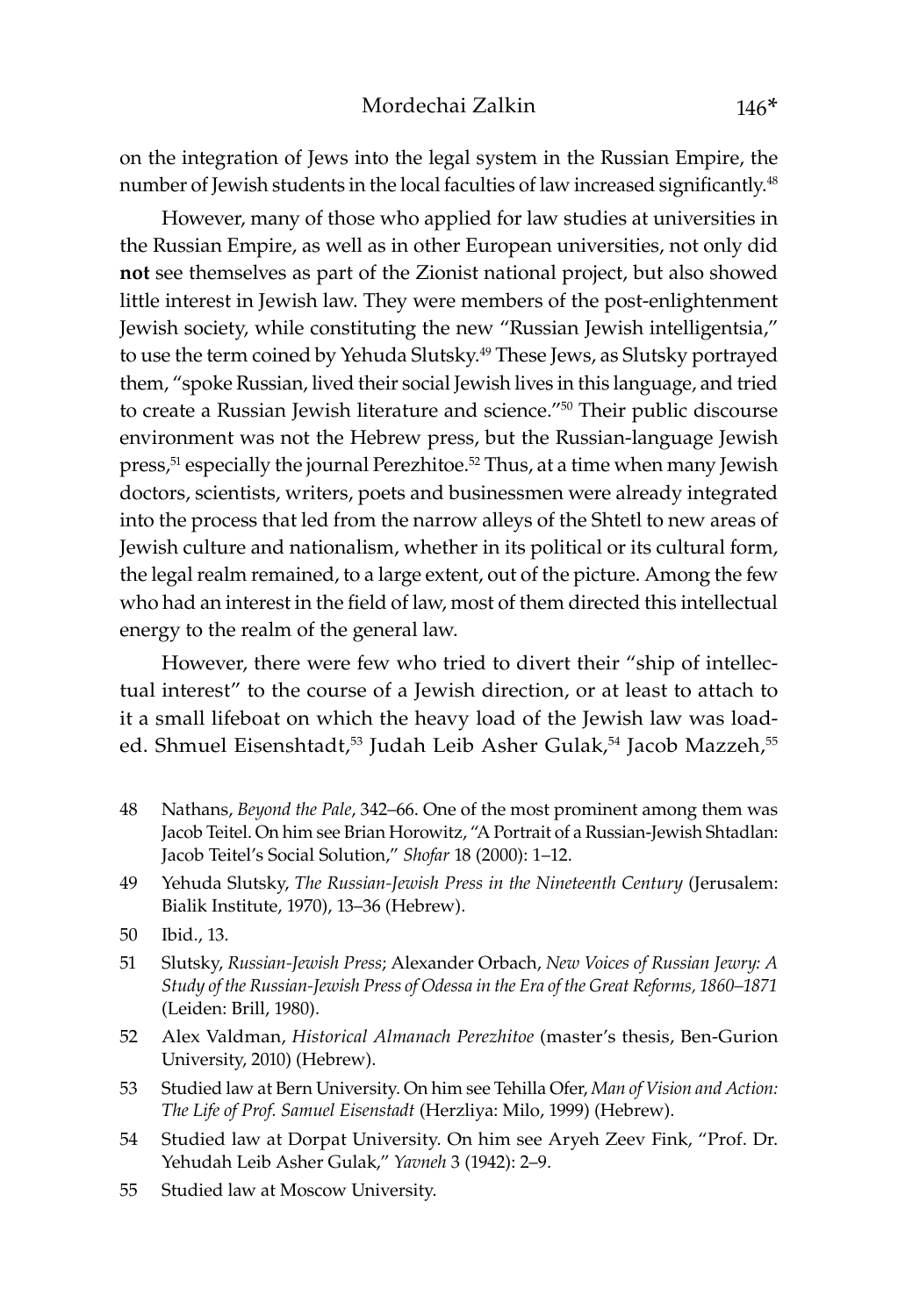Judah Yunovitch,<sup>56</sup> Paltiel Dickstein,<sup>57</sup> Moses Glikson,<sup>58</sup> Jacob Teplizki,<sup>59</sup> Joseph Rosenthal,<sup>60</sup> and Joseph Persits,<sup>61</sup> the future founding fathers of the "Jewish" Law Society," were the pioneering figures among them. Although few, their deep commitment to the revival of Hebrew culture led them to seek a way to integrate the field of Jewish law into the general trend I already described. $62$ 

- 56 Studied philosophy at Strasburg University. On him see Gezel Kressel, *Lexicon of Modern Hebrew Literature* (Merhavia: Sifriyat Poalim, 1967), 2:67 (Hebrew).
- 57 Studied law at Odessa University. On him see ibid., 1:557–58.
- 58 Studied philosophy at Marburg and Bern Universities. On him see Moshe Medzini, "Dr. Moshe Glikson," *Katzir* 2 (1972): 373–80 (Hebrew).
- 59 Studied law. On him see Ben-Tzion Katz, *Al Itonim Ve-Anashim* (Tel Aviv: Tcherikover, 1983), 112; Kressel, *Lexicon*, 1:31.
- 60 On him see *The Jewish Encyclopedia*, s.v. "Rosenthal, Joseph," 10:479–80.
- 61 *Kitvey M. Glickson*, 282–84.
- 62 In his article "Jewish Law in London," *Jewish Law Annual* 18 (2008): 81–135, Amihai Radziner argues that "for some of the Society's members, and perhaps its most active ones, there was a deeper connection between the substance of Jewish law and the physical territory of Palestine" (p. 84). This connection was also expressed, according to Radziner, by the fact that "the founding conference of the Jewish Law Society was held soon after the Balfour declaration" (ibid, n. 2; see also Asher Gulak, "Organizing our Legal Life in the Land of Israel," in *The Jewish Law and the State of Israel,* ed. Jacob Bazak [Jerusalem: Mosad Ha-Rav Kook, 1969], 28–35). Indeed, in the opening speech of Rabbi Jacob Mazzeh at the founding conference of the Society, he explicitly mentioned the connection to the Balfour Declaration. Yet, beyond the sense of euphoria prevalent in the then Jewish public discourse, and that arises from his words and those of some other speakers, there is no evidence whatsoever that the founders of the Society adopted the concept of a Jewish nation-state as a binding ideology. Not only that, but the Society's agenda, proposed in this event by Dr. Yunovitch, focuses on a continuing activities of the Society in **Russia**, along with a proposal to establish a Jewish law research institution in Jerusalem, a proposal that resembles the ideology of the Spiritual Zionism of Ahad Ha'am's school. Moreover, an examination of the biographies of the Society's founders clearly indicates that not only some of them never actually participated in realizing the vision of the Jewish nation-state, but even that those who left Russia and immigrated to Palestine did so only because "the chaotic state of Bolshevism that had overtaken Russia dispersed the Society's members" (Gulak, "Organizing," 34). For instance, in his autobiography, Samuel Eisenstadt, the driving force behind the Society, describes in detail his activities in Moscow in the field of Hebrew culture between the years 1919 and 1925, when he decided to immigrate to Palestine (Ofer, *Man of Vision,* 37). See also Samuel Eisenstadt, *Zion with Justice* (Tel Aviv: Ha-Mishpat, 1967), 31–33 (Hebrew).